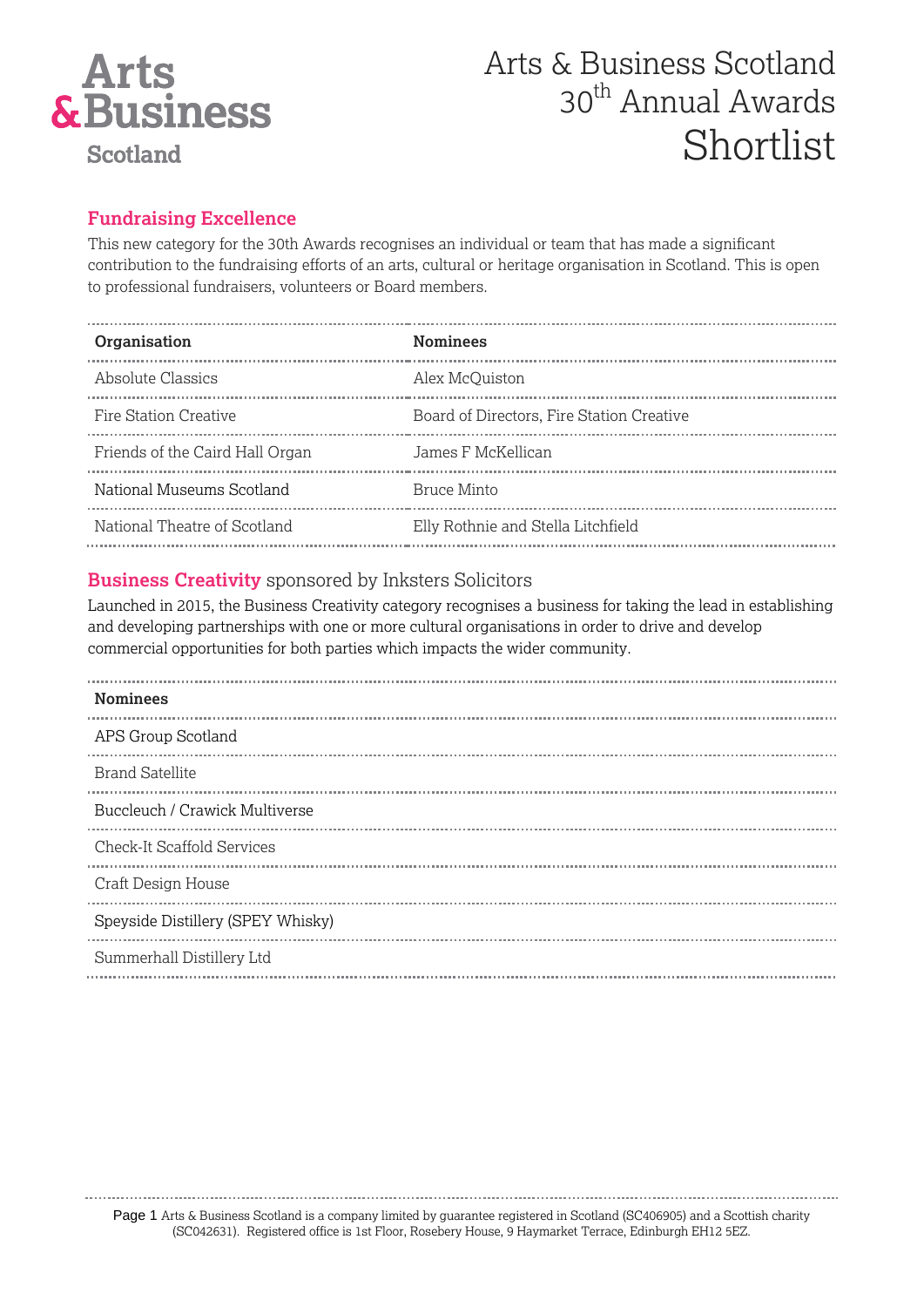

### **Enterprise** sponsored by Turcan Connell

This category recognises a partnership that has shared business expertise or developed entrepreneurial opportunities which have contributed to not-for-profit cultural organisations operating more efficiently as businesses.

| <b>Business partner</b>               | Arts partner                                               |
|---------------------------------------|------------------------------------------------------------|
| <b>BTO Solicitors LLP</b>             | Art in Healthcare                                          |
| Bookdonors Community Interest Company | The Caledonian Crime Writing Festival (Bloody<br>Scotland) |
| Glasgow City Council                  | Art Pistol                                                 |

#### **Enterprising Museum** sponsored by Museums Galleries Scotland

This category recognises an innovative or entrepreneurial project that has delivered an ambitious highimpact museum experience in 2015-16.

| Museum                            | <b>Project</b>                                                           |
|-----------------------------------|--------------------------------------------------------------------------|
| Auchindrain                       | The Runrig Project                                                       |
| The Black Watch Castle and Museum | Poppies: Weeping Window by artist Paul Cummins and<br>designer Tom Piper |
| National Mining Museum Scotland   | Crafting the Mine                                                        |
| National Museums Scotland         | Gilded Balloon at the Museum                                             |
| The Outdoor Museum, Helensburgh   | The Outdoor Museum, Helensburgh                                          |
| Perth Museum and Art Gallery      | Player: Videogame Interaction from Atari to Toys to Life                 |

Page 2 Arts & Business Scotland is a company limited by guarantee registered in Scotland (SC406905) and a Scottish charity

(SC042631). Registered office is 1st Floor, Rosebery House, 9 Haymarket Terrace, Edinburgh EH12 5EZ.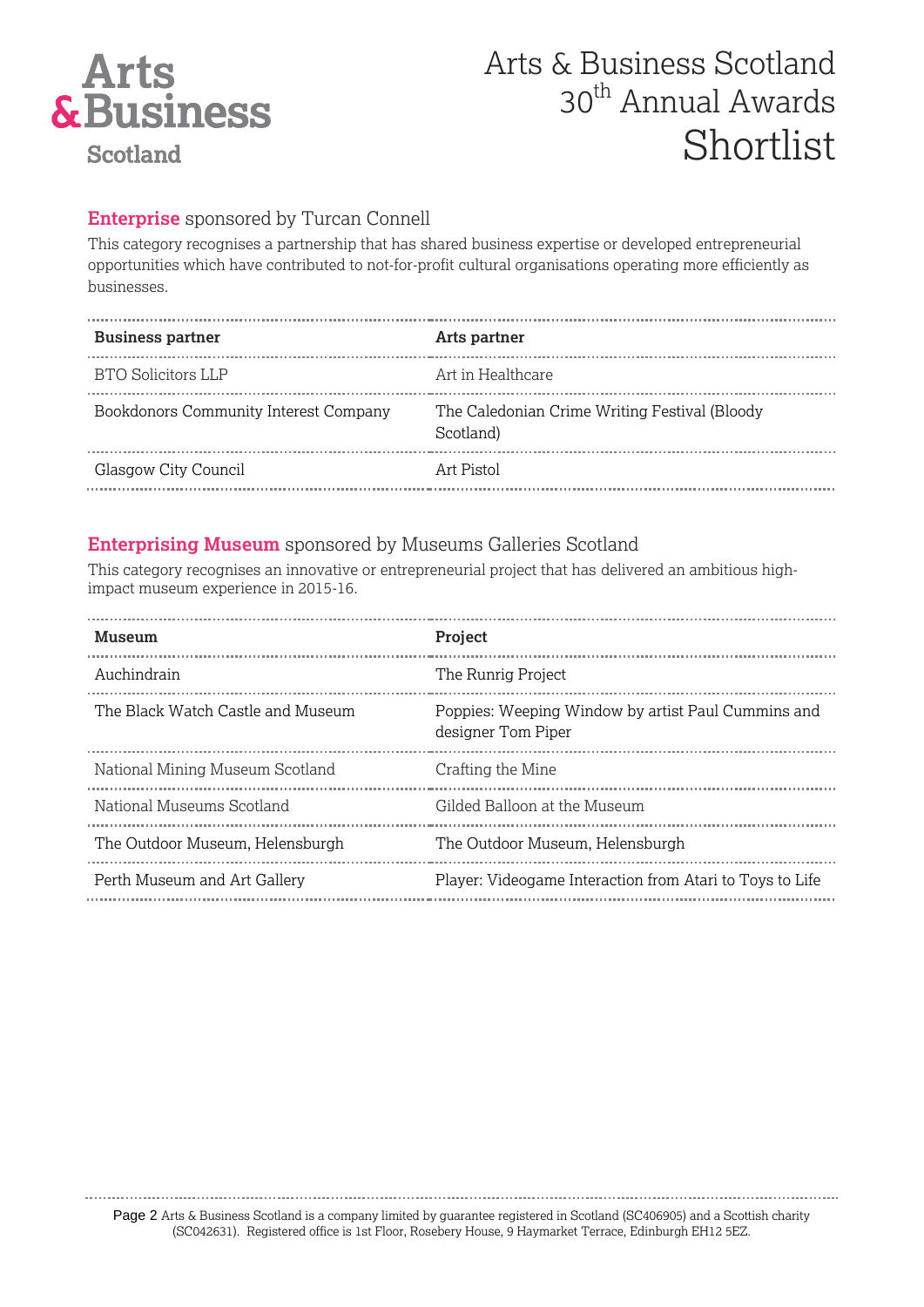

#### **Innovation** sponsored by Black Light

This category recognises a partnership that by combining the expertise and resources of both partners has resulted in the development of pioneering and transformative digital, technological, artistic or educational output for the cultural organisation.

| <b>Business partner</b>                | Arts partner                                  |
|----------------------------------------|-----------------------------------------------|
| <b>BAM</b> Construction                | Dundee Institute of Architects and Claire Dow |
| <b>Check-It Scaffold Services</b>      | Scottish Ballet                               |
| Reigart Contracts                      | NV A                                          |
| Scottish Environment Protection Agency | <b>Right Lines Productions</b>                |
| University of Edinburgh                | Traverse Theatre (Scotland) Ltd               |
|                                        |                                               |

#### **International**

This category recognises a partnership that has supported the cultural organisation's international activities or that has leveraged international support for the cultural activities of an organisation within Scotland.

| <b>Business partner</b>           | Arts partner                                                                    |
|-----------------------------------|---------------------------------------------------------------------------------|
| Alterledger                       | Wasps Studios                                                                   |
| The Crannog Concept Ltd           | Sabhal Mòr Ostaig, National Centre for Gaelic Language,<br>Culture and the Arts |
| <b>IFS Worldwide</b>              | Cultural Documents                                                              |
| Speyside Distillery (SPEY Whisky) | Prince's School of Traditional Arts (PSTA)                                      |